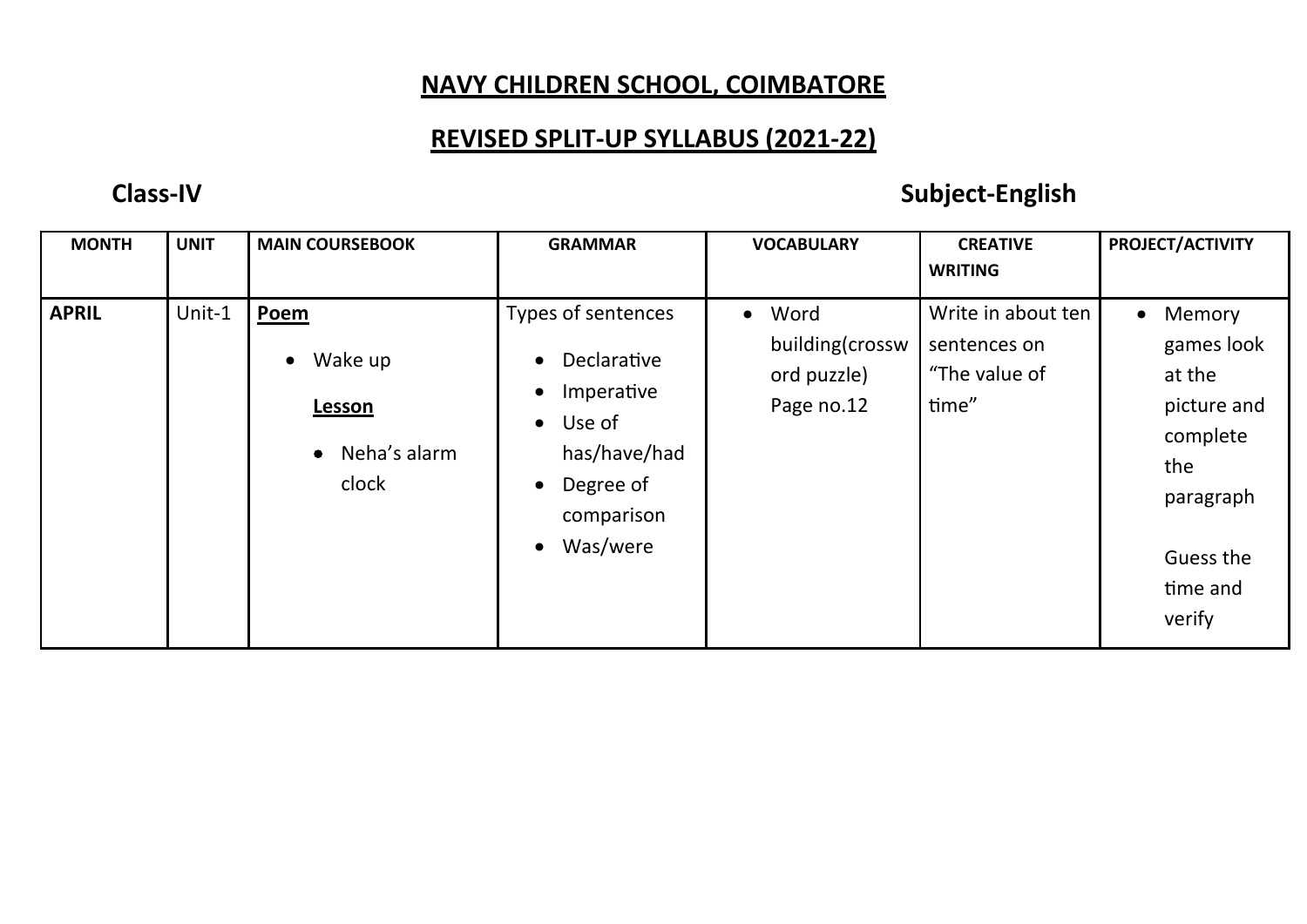| JUNE        | Unit-2 | Poem<br><b>Noses</b>                              | <b>Material Nouns</b>                    | Features<br>$\bullet$<br>possessed by<br>different kinds<br>of people<br>around the<br>world<br>Qualities of<br>$\bullet$<br>gold, wood,<br>glass | What is your<br>favourite fruit?<br>Describe it in five<br>sentences pg.20 | <b>Breathing</b><br>exercises |
|-------------|--------|---------------------------------------------------|------------------------------------------|---------------------------------------------------------------------------------------------------------------------------------------------------|----------------------------------------------------------------------------|-------------------------------|
| <b>JULY</b> | Unit 2 | <b>Lesson</b><br>The little fir tree<br>$\bullet$ | Prefix<br>Double vowels (long<br>vowels) | Word building<br>$\bullet$<br>page no. 28                                                                                                         | Let's write. Pg 29.                                                        | Word tree pg.34               |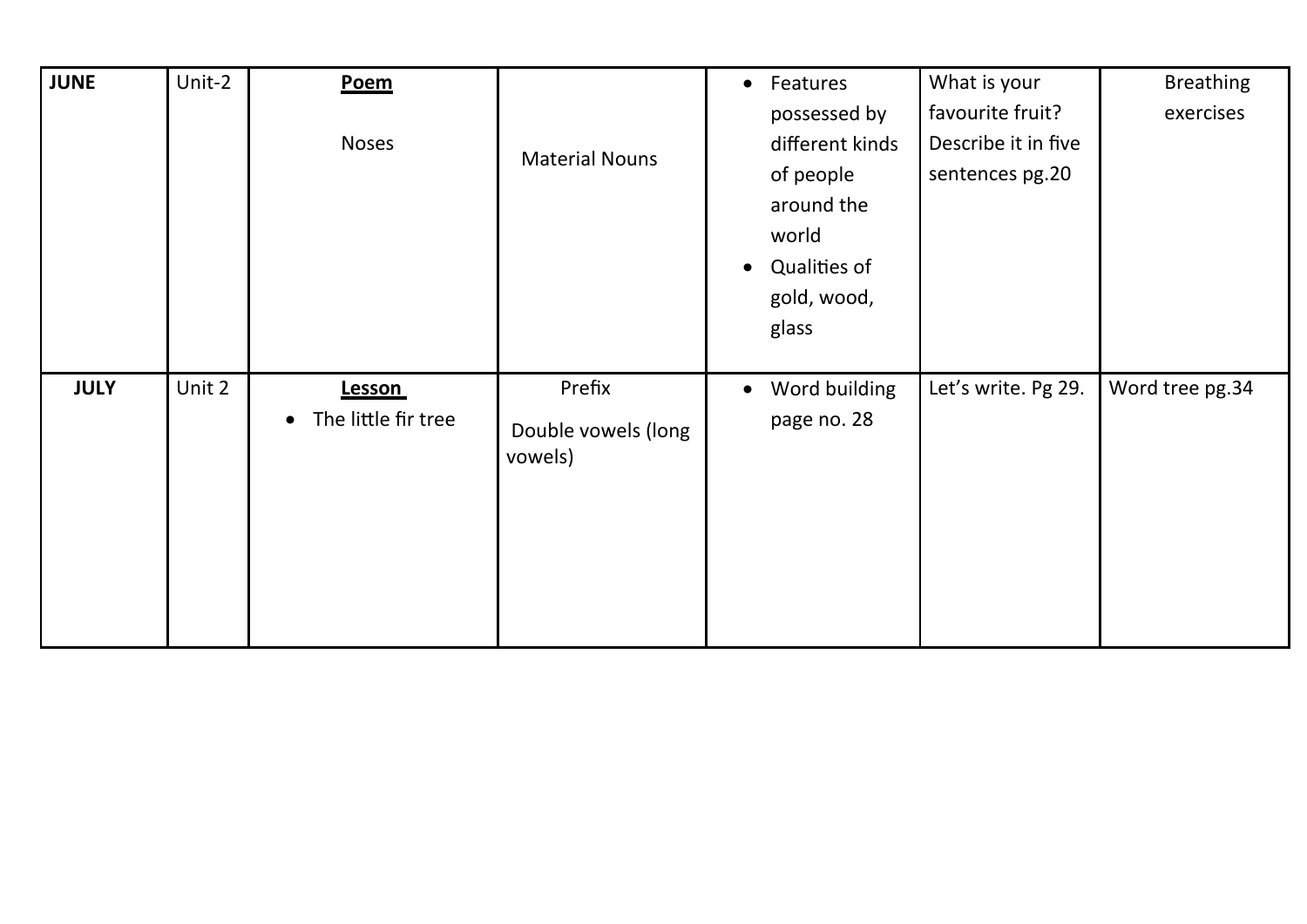|                  | UNIT <sub>3</sub> | <b>LESSON</b>                                  | Subject verb<br>agreement | Word building                    | Letter writing<br>informal.                                | Write two                           |
|------------------|-------------------|------------------------------------------------|---------------------------|----------------------------------|------------------------------------------------------------|-------------------------------------|
| <b>AUGUST</b>    |                   | Nasruddin's Aims<br>$\bullet$                  |                           | pages 62 and 63.                 |                                                            | sentences on your<br>puppet. Pg. 57 |
|                  |                   |                                                | Preposition               |                                  |                                                            |                                     |
| <b>SEPTEMBER</b> | UNIT <sub>4</sub> | <b>LESSON</b>                                  | Compound words            | Word building                    | What do u like                                             | List some                           |
|                  |                   | Alice in wonderland                            | Homophones.               | Words with "k"<br>sound page 77. | more day or<br>night?                                      | <b>Nocturnal Animals.</b>           |
|                  | UNIT <sub>5</sub> | <b>POEM</b><br>Don't be afraid of<br>the dark. |                           |                                  | Express your<br>opinion with<br>reasons in a<br>paragraph. |                                     |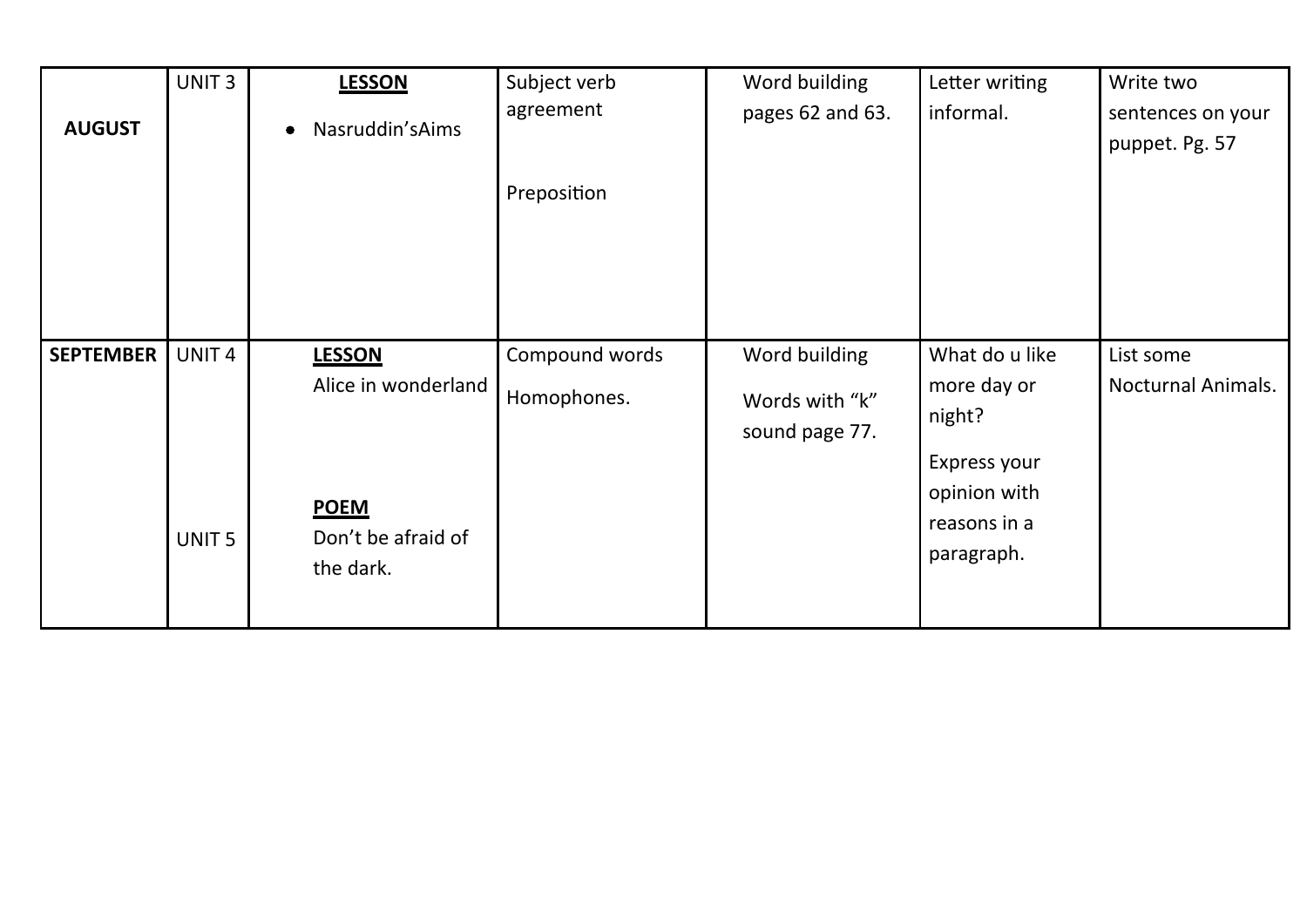| <b>OCTOBER</b>  | UNIT <sub>5</sub>           | <b>LESSON</b><br>Helen Keller<br><b>Revision For Term End</b>                       | Conjunctions<br>Adverbs of frequency<br>Pronouns.         | Words related to<br>disability |                                                                   |                               |
|-----------------|-----------------------------|-------------------------------------------------------------------------------------|-----------------------------------------------------------|--------------------------------|-------------------------------------------------------------------|-------------------------------|
| <b>NOVEMBER</b> | UNIT <sub>6</sub><br>Unit 7 | <b>LESSON</b><br>The Scholars<br>mother tongue.<br><b>POEM</b><br>A Watering rhyme. | Simple present and<br>simple past(mutual<br>conversation) | Word building<br>page 105      | Write a paragraph<br>about the great<br>scholar, Tenali<br>Raman. | Fun time page 110<br>and 111. |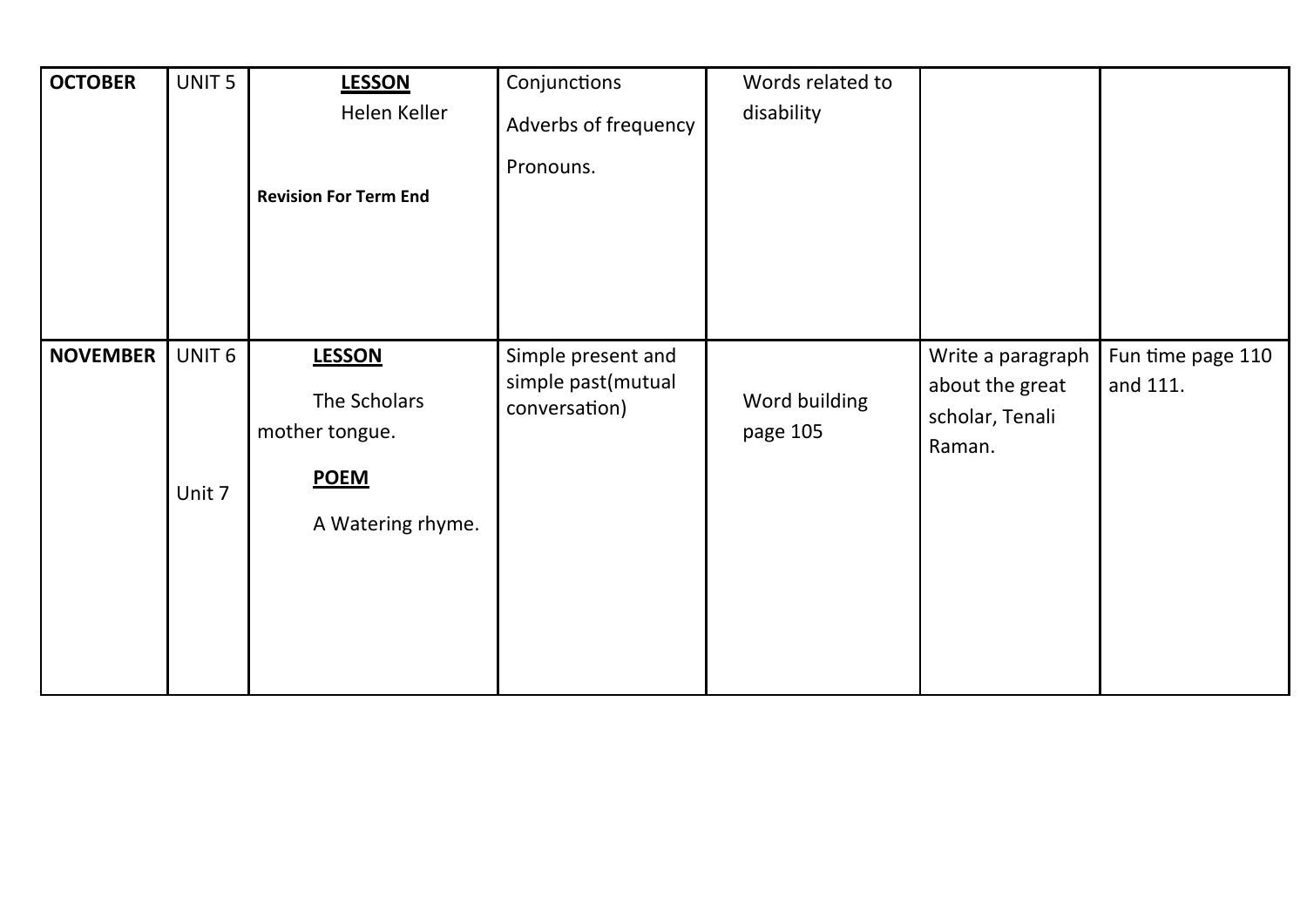| <b>DECEMBER</b> | UNIT <sub>7</sub> | <b>POEM</b><br>The Donkey                                               | Punctuation<br>Adverbs of manner.        | Word building<br>page 116.                          | Letter writing<br>(formal)                          | Fun time page 117.               |
|-----------------|-------------------|-------------------------------------------------------------------------|------------------------------------------|-----------------------------------------------------|-----------------------------------------------------|----------------------------------|
|                 |                   |                                                                         |                                          |                                                     |                                                     |                                  |
| <b>JANUARY</b>  | UNIT <sub>8</sub> | <b>POEM</b><br><b>Books</b><br><b>LESSON</b><br>Going to buy a<br>book. | Adjectives<br>Use of can, may,<br>might. | Let's write page<br>138,144.                        | Write a paragraph<br>about your<br>favourite story. |                                  |
| <b>FEBRUARY</b> | <b>UNIT</b><br>10 | <b>LESSON</b><br>Pinocchio<br><b>REVISION.</b>                          | Question tags.                           | Word building page<br>154.<br>Let's write page 161. | Dairy entry                                         | Let's make a<br>puppet page 164. |